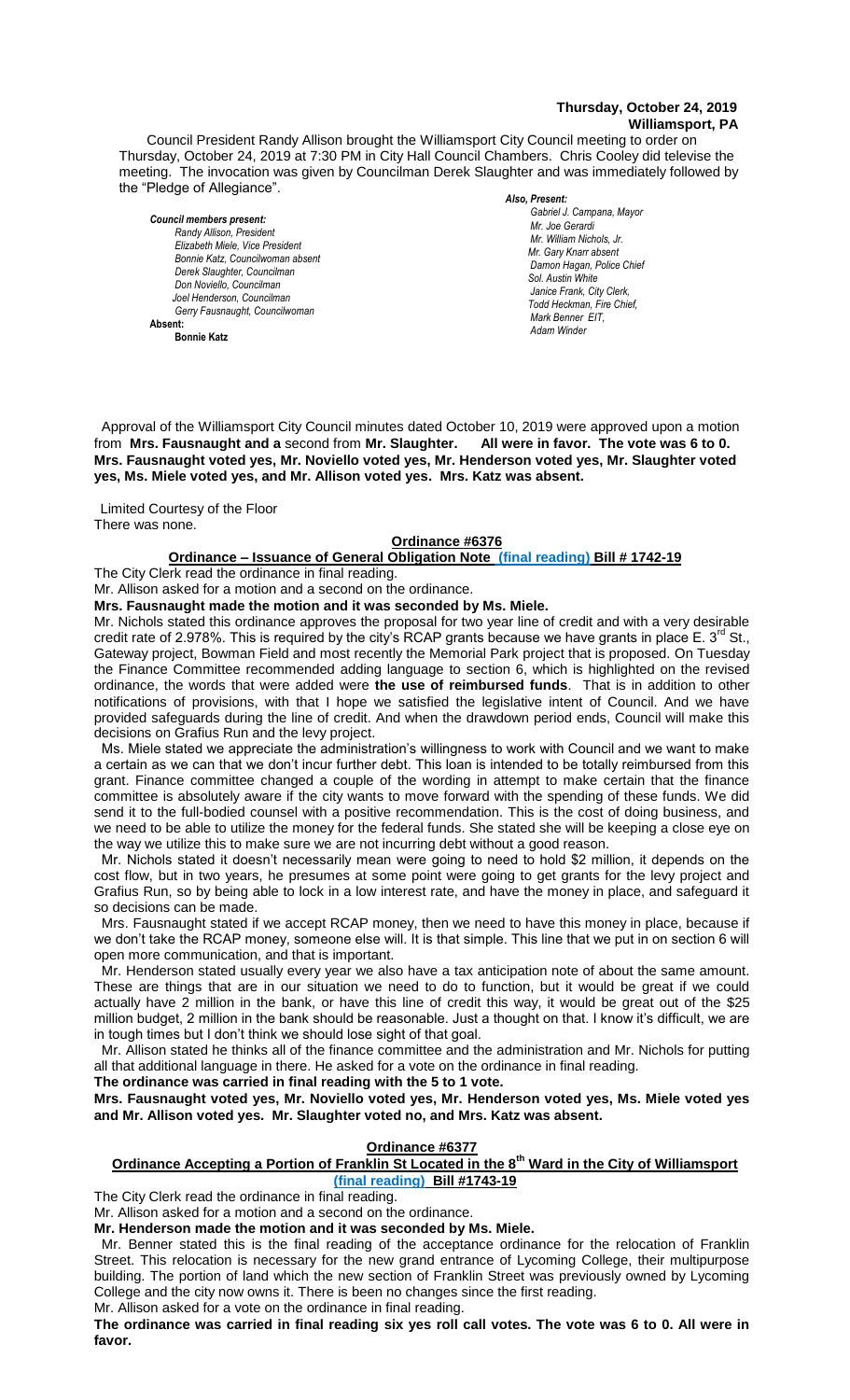# *CITY COUNCIL MEETING MINUTES OF OCTOBER 24, 2019*

**Mrs. Fausnaught voted yes, Mr. Noviello voted yes, Mr. Henderson voted yes, Mr. Slaughter voted yes, Ms. Miele voted yes and Mr. Allison voted yes. Mrs. Katz was absent.**

# **Ordinance #6378**

**Ordinance Renaming College Place to Warrior Way (final reading) Bill #1744-19** 

The City Clerk read the ordinance in final reading.

Mr. Allison asked for a motion and a second on the ordinance.

**Mrs. Fausnaught made the motion and it was seconded by Mr. Slaughter.**

 Mr. Winder stated this is the final reading for the ordinance, it is a privately owned or owned by Lycoming College.

Mr. Allison asked for a vote on the ordinance.

**The ordinance was carried in final reading six yes roll call votes. The vote was 6 to 0. All were in favor.**

**Mrs. Fausnaught voted yes, Mr. Noviello voted yes, Mr. Henderson voted yes, Mr. Slaughter voted yes, Ms. Miele voted yes and Mr. Allison voted yes. Mrs. Katz was absent.**

## **Ordinance #6379**

# **Ordinance Designating College Place (final reading) Bill #1745-19**

The City Clerk read the ordinance in final reading.

Mr. Allison asked for a motion and a second on the ordinance.

**Ms. Miele made the motion and it was seconded by Mr. Slaughter**

Mr. Winder stated this is a private roadway and it is a portion of Lycoming College, and it is for their mailing purposes.

**The ordinance was carried in final reading six yes roll call votes. The vote was 6 to 0. All were in favor.**

**Mrs. Fausnaught voted yes, Mr. Noviello voted yes, Mr. Henderson voted yes, Mr. Slaughter voted yes, Ms. Miele voted yes and Mr. Allison voted yes. Mrs. Katz was absent.**

## **Resolution #8938**

## **Resolution Approving the Purchase of Playground Equip. Rubberbond Surfacing & Related Installation Cost**

The City Clerk read the resolution.

Mr. Allison asked for a motion and a second on the resolution.

**Ms. Miele made the motion and it was seconded by Mrs. Fausnaught.**

 Mr. Pawlak this resolution is to accept three costars quotes related to the Memorial Park playground equipment. The first quote is for playground equipment all-inclusive, this quote was separated in order to achieve a manufacturer's price of \$65,000, as long as we make a purchase by next week. This the second quote is for the installation of equipment and also the rubber bond surface for the park along with the installation. The third quote, we have decided to go with the rubber bond surface in the existing play areas. This was talked about because of conversations for maintaining it. Taking money out of the contingency this will allow us to use rubber bond. This was reviewed by the finance committee.

 Ms. Miele stated this was reviewed by Finance Committee and forwarded to the full body of Council with a positive recommendation. She thought it was exceptionally exceptional the way the administration turn this around and we are able to capitalize on a good price for playground equipment. We are saving about \$30,000 because streets and parks will be doing the excavation on the site. We are still hopeful to be able to secure private donations. Jessie Novinger when she was still here, was seeking private donations.

 Mr. Henderson asked if there was a plan for private donations, is there real plan right now? Mr. Pawlak stated now that the project is approved, I think we can officially start looking for donors, now we know project is moving forward and give donors a full plan.

 Ms. Miele stated there has been talk about private donations, and we do have funding secured and this will be good timing.

 Mr. Shawn Washington stated he wanted to say that this is an incredible time for this playground to be coming to the city. The previous one had some real safety concerns and this is a very positive thing for the children of Williamsport to have a safe playground.

 Mayor Campana stated this will be another positive asset for children and he appreciates the support of city Council and let's get moving on it.

 Mr. Slaughter stated Ms. Novinger put a lot of time and effort into this before her departure and I know we mentioned her but I'd like to thank her as well.

Mr. Allison asked for a vote on the resolution.

**The resolution was carried with six yes roll call votes. The vote was 6 to 0. All were in favor.**

**Mrs. Fausnaught voted yes, Mr. Noviello voted yes, Mr. Henderson voted yes, Mr. Slaughter voted yes, Ms. Miele voted yes and Mr. Allison voted yes. Mrs. Katz was absent.**

## **Certificate of Appropriateness 36 W. Fourth St**

Mr. Gerardi stated this is just to attach a new side entrance on this building at 36 W.  $4<sup>th</sup>$  St. He had pictures to show everyone and is can have white doors and black railing. There is a representative here. There is an agreement with the parking authority and the owner for an agreement. I cannot allow them to work, and till I get that document in hand which they are in the process of doing.

There is nothing unusual about this.

Mr. Allison asked for motion and a second.

**Mr. Slaughter made the motion and it was seconded by Mrs. Fausnaught.**

Mr. Allison asked for a vote on the certificate.

**The certificate of appropriateness was approved with six yes roll call votes. The vote was 6 to 0. All were in favor.**

**Mrs. Fausnaught voted yes, Mr. Noviello voted yes, Mr. Henderson voted yes, Mr. Slaughter voted yes, Ms. Miele voted yes and Mr. Allison voted yes. Mrs. Katz was absent.**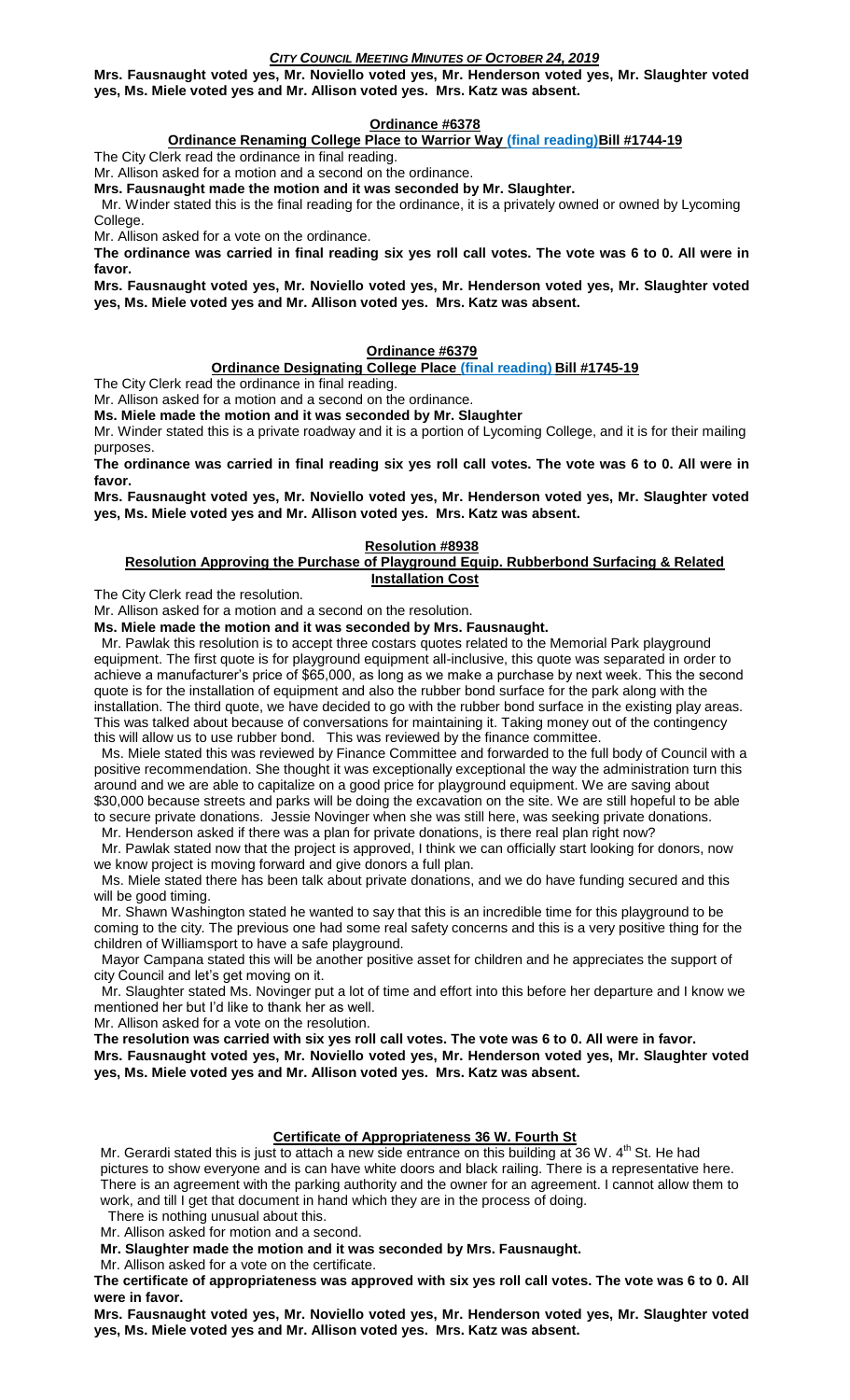## **Certificates of Appropriateness - HARB**

**All items recommended for approval unless otherwise noted**

Item 2. Shelley Irrevocable Trust

C/O BCS Property Solutions

619 West Fourth Street

A, Remove deteriorating slate from one side of the east gable over to the front east corner. Install

Tamko Heritage architectural shingles, Virginia Slate color.

B. Retain and repair slate on east dormer wall.

C. Point chimney on east side as needed, using a mortar with high lime content. Match original color and joint profile. Do not enlarge joints.

Item 3. Herdicville Properties LLC

CO Fish Property Management

1006 West Fourth Street

A. Repair the east, porch stair rail. Replace top / bottom handrail with new wood railing of similar size and appearance. Replace rotted posts with same as existing. Repair and reinstall post caps and reinstall the original balusters. Paint to match existing.

Mr. Allison asked for a motion on the certificates.

**Mr. Noviello made the motion and it was seconded by Mr. Slaughter.**

**The certificates of appropriateness were approved with six yes roll call votes. The vote was 6 to 0. All were in favor.**

**Mrs. Fausnaught voted yes, Mr. Noviello voted yes, Mr. Henderson voted yes, Mr. Slaughter voted yes, Ms. Miele voted yes and Mr. Allison voted yes. Mrs. Katz was absent.**

Accept for Filing:

AD HOC Ethics Committee 08/06/19 ERC Minutes 10/01/19 HARB 10/15/19

Mr. Allison asked for a motion to accept these minutes for filing.

**Mrs. Fausnaught made the motion and it was seconded by Mr. Henderson.**

Mr. Allison asked for a vote on accepting the minutes.

**The minutes were accepted for filing with six yes roll call votes. The vote was 6 to 0. All were in favor.**

**Mrs. Fausnaught voted yes, Mr. Noviello voted yes, Mr. Henderson voted yes, Mr. Slaughter voted yes, Ms. Miele voted yes and Mr. Allison voted yes. Mrs. Katz was absent.**

Announcements

 The next regularly scheduled City Council meeting will be held on Thursday, November 7, 2019 at 7:30 PM, in City Hall Council Chambers. (**Enter through the police department at rear of building for meetings after 5:00 PM.)**

Upcoming Meetings: Tuesday, October 29

12:00 PM Planning Commission<br>3:30 PM ERC Thursday, October 31 **HAPPY HALLOWEEN**<br>Tuesday, November 5 **1:00 PM** Finance Co 1:00 PM Finance Committee 2:30 PM Public Works 3:30 PM Public Safety GET OUT & VOTE Thursday, November 7 6:00 PM Pension Board Meeting 7:30 PM City Council Meeting

*Room]*

*[Meetings Held in Council Chambers Unless Otherwise Noted – [scr] = William Sechler Community* 

Mr. Allison asked if there were any comments from members of City Council. Chief Hagan stated Halloween hours are from 6 to 8 and we encourage everyone to be safe. Mrs. Fausnaught stated that the JV Brown Library had their gala tonight and it is important to note that we have a great library and it's open to all the people.

Mr. Allison asked if there were any comments from the administration.

Mayor Campana stated he had a comment.

Mr. Allison stated before you speak, could we talk?

 Mayor Campana answered no, I will speak to you out of respect, but I do have public comments that I'm going to make tonight. Somebody has to lead with this.

 Mr. Allison stated this is Council's meeting, and we worked hard over the years to keep political commentary out of it, especially during the election.

 Mayor Campana replied this is not political commentary, somebody needs to speak up, someone needs to show courage

 Mr. Allison replied this is our City Council meeting it is not the venue for speaking on a political issue. Mayor Campana stated so you are defending inappropriate, misleading comments?

 Mr. Allison answered no, I am defending policy of City Council over the years in an effort to keep out politicizing, bringing a political campaign into our meetings. We have been very diligent to not allow people to campaign, when they address the public, he stated he tried to get a hold of the mayor today and he left messages, this is not appropriate.